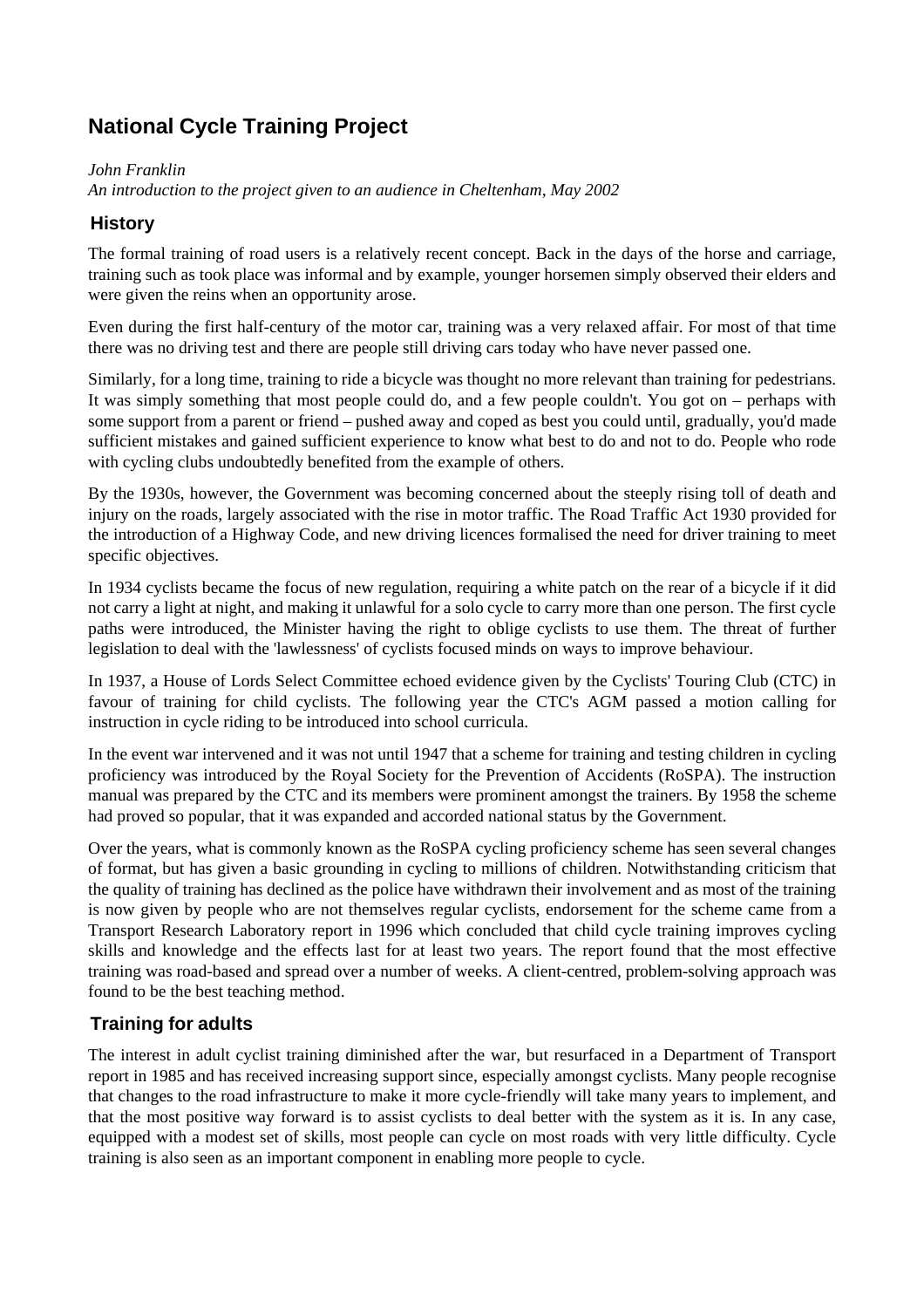

In 1984 *Effective Cycling* by John Forester was published in the USA, the first comprehensive guide to cycling technique and the philosophy of cycling. Four years later, the first edition of *Cyclecraft* was published, the first book in Britain devoted to teaching cycling skills to adults. Most of the adult training schemes now in being have their roots in these two publications.



The National Cycling Strategy of 1996 recommended local authorities to establish on-road cycle training for adults, and the National Cycling Forum in 1999 noted that "adult cycle training is also valuable, both because it gives non-cyclists the confidence to try cycling and because wider adoption of 'positive cycling' techniques will help reduce cycling casualties".

It had become clear, however, that national co-ordination of adult training was required if schemes were to be credible, far-reaching and effective. In 2000, therefore, the CTC successfully bid for funding to establish a National Cycle Training Scheme. History had in effect repeated itself, for just as it was the CTC that had inititated child cycle training, so now it is instrumental in laying the foundations for the training of adults.

# **The National Cycle Training Project**

So what is the National Cycle Training Project?

First a caution. The project is still in its early days and the first pilots will not start for another month. Many aspects of the project have not yet been settled, and everything is subject to change in the light of experience. Some extensions to the project may or may not happen, or may be in a form different to that originally suggested. Therefore please treat what follows as a guide to what the project is about, not as a definitive statement.

The National Cycle Training Project is funded by the Department of Transport, Local Government & Regions (DTLR), by the Department of Health, and two charitable trusts. It is being co-ordinated by the CTC and advised by a Reference Group. Most of the actual hands-on work in developing the project is being carried out by Cycle West as a contractor to the CTC.

The Reference Group has representatives from the DTLR, Dept of Health, Driving Standards Agency and the Scottish and Welsh administrations. Local authorities are represented by York and Surrey County Council, and there are representatives from RoSPA and the Association of Chief Police Officers. People involved in some of the existing adult training schemes are present. For example, the London School of Cycling, Cycle Training Ltd, Scottish Cycling Development Project, Cycle West themselves and, of course, York Council. Then there are a couple of people like myself, who have been involved in adult training in the wider sense.

The aims are to develop a national programme of cycle training for teenagers and adults – those groups for whom there is no national training scheme at present. And through a process of accreditation, to provide a standard of quality assurance for cycle training that the public can rely upon and respect.

The means by which the Project will achieve these aims include a system of training and regulation for instructors; a curriculum for students, and publicity materials.

The project will use a modular approach for delivery, permitting a certain amount of mix and match in order to tailor training to the needs of an individual. It is the intention to set standards, without imposing standardisation, as it is recognised that the needs of individuals will vary, as will the requirements of training organisers.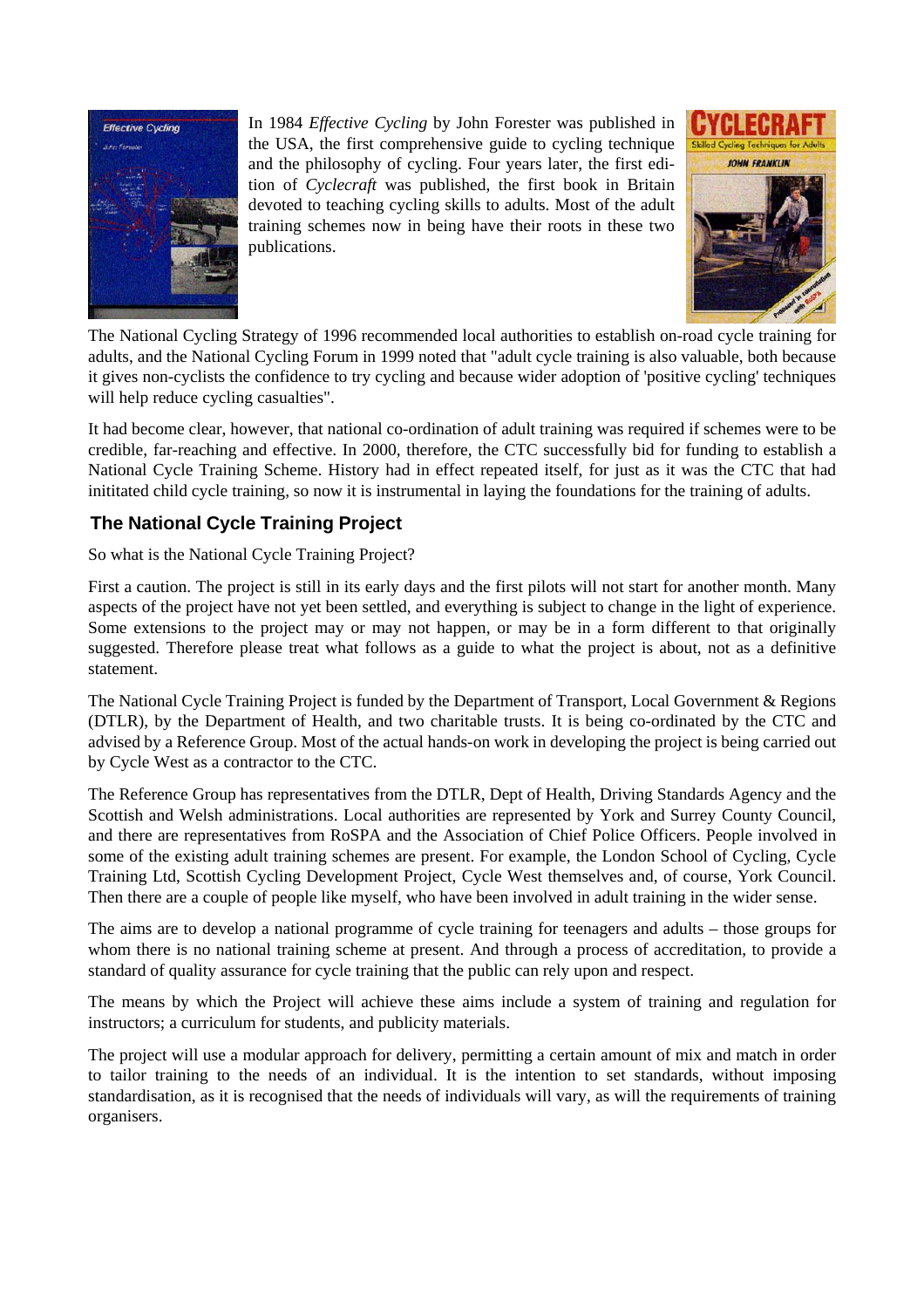

This is an idea of the modular structure to be adopted, although not all of the modules shown will necessarily be implemented, at least not at first.

#### **Basic skills**

- Balance and steering
- Braking
- Signalling
- Looking behind
- Turning
- Gear changing

#### **Riding in traffic**

- Attitude and judgement
- Starting and stopping
- Positioning
- Left and right turns
- Roundabouts

#### **More difficult manoeuvres**

- Negotiation
- Complex right turns
- Large and busy roundabouts

And these are the sort of topics likely to be covered in some of the core modules, although not all people would be expected to progress as far as the more difficult manoeuvres.

The core project is targeted primarily at cycling as a means of transport and for general leisure, but it is intended to provide links on to other forms of more specialised cycle training, either existing or which may be implemented by other organisations outside of the project. For example, the Scottish Cycling Development Project already has links with the BCF coaching and activity leader schemes and to the British Schools Cycling Association courses.

#### **Best practice**

The National Cycle Training Project started with a review of existing literature. There wasn't a lot to read aimed at cyclists apart from *Cyclecraft* and *Effective Cycling*, but a Driving Standards Agency book about motorcycle riding was also included, just as Motorcycle Roadcraft had been a reference for *Cyclecraft*. Three instructors manuals were examined together with more general guidance from RoSPA.

There was also in-depth examination of existing adult training schemes both in the UK and abroad. Some are run by non-Governmental organisations and private companies, others by local authorities. From this review a quite extensive list of best practices was drawn up, of which I will mention only a selection.

So far as clients are concerned, it is essential to tailor tuition so far as is possible to their individual needs and concerns. One-to-one training is generally best, but small groups have advantages in certain situations. It is imperative that all training includes on-road cycling, although some off-road may be needed at first for novices. It is also important to include theory as well as practice. Adults have a right to know why they should do something as well as how. This also leads to better retention of important concepts than the rote learning of a set of rules. Feedback must be two-way and should be encouraged. And organisers shouldn't be afraid to charge a realistic price for training – it enhances its value and appeal. Existing schemes range from free up to £25 per hour.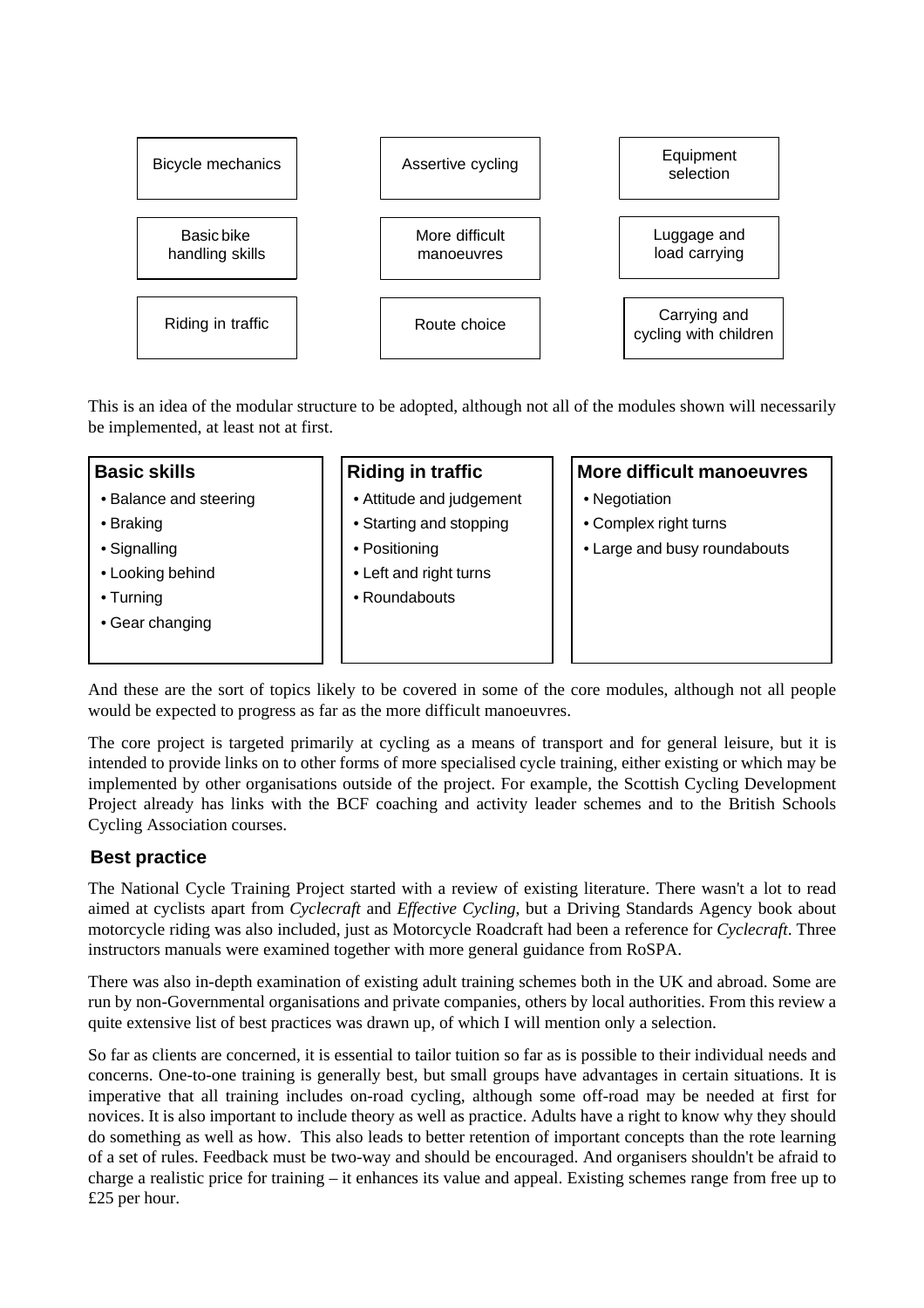Instructors must be properly trained, and they should be paid a fair wage. Typical rates are £5 to £13 per hour. It is important to have regular monitoring, both of the instructors and of the effectiveness of the training that is given.

Risk assessments and insurance are essential. Contracts with clients and instructors should be fair but legally robust. And there should be properly prepared emergency procedures if something should go wrong during training.

#### **Content and materials**

*Cyclecraft* is to be required reading for all instructors and recommended reading for clients. The consensus was that there was no point devising a new teaching manual when this covered all the required ground and was readily available. The book is about to be reprinted.

A comprehensive instructor's manual, drawn up by Cycle Training Ltd, will be the recommended reference for the administration and practical aspects of implementing a training scheme.

The curricula for adult training is to be firmly based on the principles of vehicular cycling, whereby cyclists are expected to ride as part of the general traffic mix, enjoying the same rights as the drivers of other vehicles and accepting the same responsibilities.



There will be a model client curriculum, so that prospective clients know exactly what to expect, and there will be a model curriculum for instructors.

#### **Clients**

There is no such thing as a 'typical' client. Everyone is an individual whose aspirations and concerns are important. Therefore each person applying for training will be assessed in three ways. At initial enquiry or registration they will be asked certain basic information, such as have they cycled before, what is their reason for wanting to cycle, and are there specific journeys they wish to make? Do they have any disabilities that could affect their cycling, etc.

At the start of their training, or at a preliminary session, they will be assessed verbally in more detail. What are their experiences or perceptions of cycling? Do they have experience of sports in which precise control is required? Are they generally confident, over-confident or timid?

Then there will be assessment riding a bicycle. Moving off, riding in a straight line, looking behind, etc.

Based on these assessments, clients will be classified as Novice, Beginner or Practitioner.

A novice is someone who lacks basic cycle control skills. He or she is unable to balance at all, keeps falling off, wobbles much of the time, pedals incorrectly, etc. Training for novices will take place either on very quiet roads, or off-road.

A beginner is someone who has mastered many of the cycle control skills but lacks the skills for riding in traffic. He or she can probably balance, start, stop and ride along, but their course may be erratic. They have difficulty looking behind, signalling or turning tight corners, etc. Training for beginners will take place on lightly-trafficked roads.

A practitioner is anyone who is more able. They can ride in a straight line, ride one-handed, look behind and signal. Training for practioners will take place on a variety of road types.

#### **Instructors**

Instructors must be regular urban cyclists, who can cycle competently and confidently in a wide range of traffic situations. They should be friendly, tolerant and outgoing and have good organisational and communication skills.